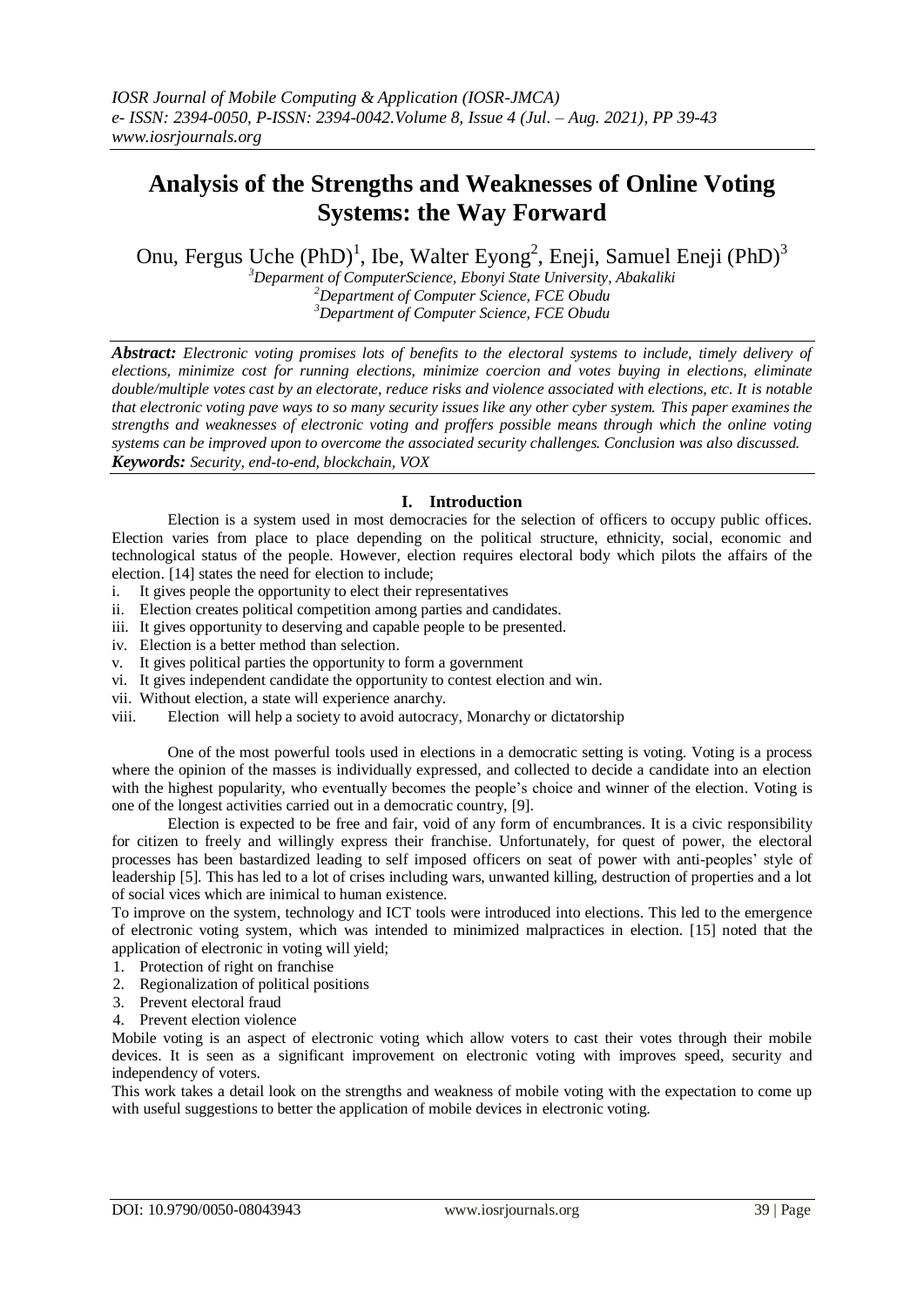# **II. Literature Review**

#### **Electronic Voting**

[1] defined electronic voting as the use of computers or computerized equipments to cast votes in an election. Electronic voting is one of the ways of conducting credible election. It was first used in conducting local elections in Estonia [11]. Electronic voting is voting with the aid of electronic devices such as computer network, telephone, internet, mobile devices etc. [11], electronic voting gives voters the opportunity to vote from any where they may be. It has removed the barrier of compelling voters to move from one place to the other in order to vote in an election. Electronic voting employs information technology in voting which gives voters proper awareness where an average person has correct and proper understanding of each event in the electronic processes, and also demands high level of transparency in the electoral process [13].

Electronic voting is a voting system where data and procedures are recorded, stored, and process basically as digital information [3]. [4] defines electronic voting as a voter system that involves the use of computers. Electronic voting improves voters' security, increase awareness and reliability of the voting process, improve speed and reduce the cost of running election significantly.

#### **Mobile Voting**

Mobile voting is an aspect of electronic voting which makes use of mobile devices for voting such a mobile phones at the voters end. [7], defines mobile voting as additional platform to the electronic voting system. Mobile voting is intended to improve effectiveness, efficiency and satisfaction [10]. They further stated that mobile voting will improve on the objectives of electronic voting which include;

- 1. Accuracy: Vote casted should not be altered; invalid votes should not be deleted from the trial tally.
- 2. Democracy: Only eligible voters should be able to vote, and should vote only ones, that is, no double or multiple votes should be accepted from an eligible voter.
- 3. Anonymity: A vote should be dissociated from the voter. Voting should be secret such that the choice of a voter should not be known to the public but his or her vote should counts.
- 4. Verifiability: A voter should be able to verify that his or her vote counts.
- 5. Mobility: A voter should not be restricted from voting based on geographical locations.
- 6. Usability: The system can be used by intended uses to achieve specific goals.

# **WEAKNESS OF ONLINE VOTING**

The weakness to the integration and total deployment of mobile technology in voting begins from awareness, policy and technology. Different countries of the world have different views of mobile technology when in relation with voting. The civilized and developed countries have what it takes to deploy mobile voting in their electoral systems technologically, while the developing and the underdeveloped countries have lots to put in place to fully deploy mobile technology in voting.

The Journal for trans-disciplinary research in South Africa mobile, listed three points where mobile voting is challenge [1];

- 1. Legislature: The unwillingness for government of the day to legislate on policies that support the development of mobile voting electoral systems. This is mostly in Africa where the legislators may not have seen the purported benefits of the mobile technology in voting, or may be the fear of not been able to influence the system to selfish advantage, lack of adequate ICT knowledge, or whatever. The paper reveals a strong resistance by politicians for full scale ICT transformation of governance in Africa. Namibia is the country in Africa that opted for electronic voting and subsequently used mobile voting in their general election of 2014.
- 2. Lack of trust in the security and the reliability of the technology used to implement mobile voting; Mobile voting is a new technology that has not gained a wide deployment in the electoral processes. Many have fears of the strength of its security in ensuring free and fair election void of any form of malpractice. In like manner, the technology for the development of mobile voting is still doubted. Considering the crop of politicians today, especially in Africa where public offices are seen as business will go all lengths to ensure that they crook any voting system and take advantage of the system. In a situation where the electorates do not have clear understanding of the security situation of the system and the technology used in deploying the mobile voting system, will surely raise doubt and discourage its support.
- 3. Complete control by government: The electoral system is to deliver the people's mandate. This is primarily required to curb the exercises of political office holders and enjoy the dividence of governance. For fears of having a system that may be twisted and will not deliver the peoples' mandate affects the choice for massive support for mobile voting deployment.
- [15] noted that some countries turn down electronic voting system for fears of;
- 1. Suspicious and mistrust from opposition political parties: They noted that German, Ireland and Netherland rejected electronic voting majorly due to opposition party. A test was carried out on a single e-voting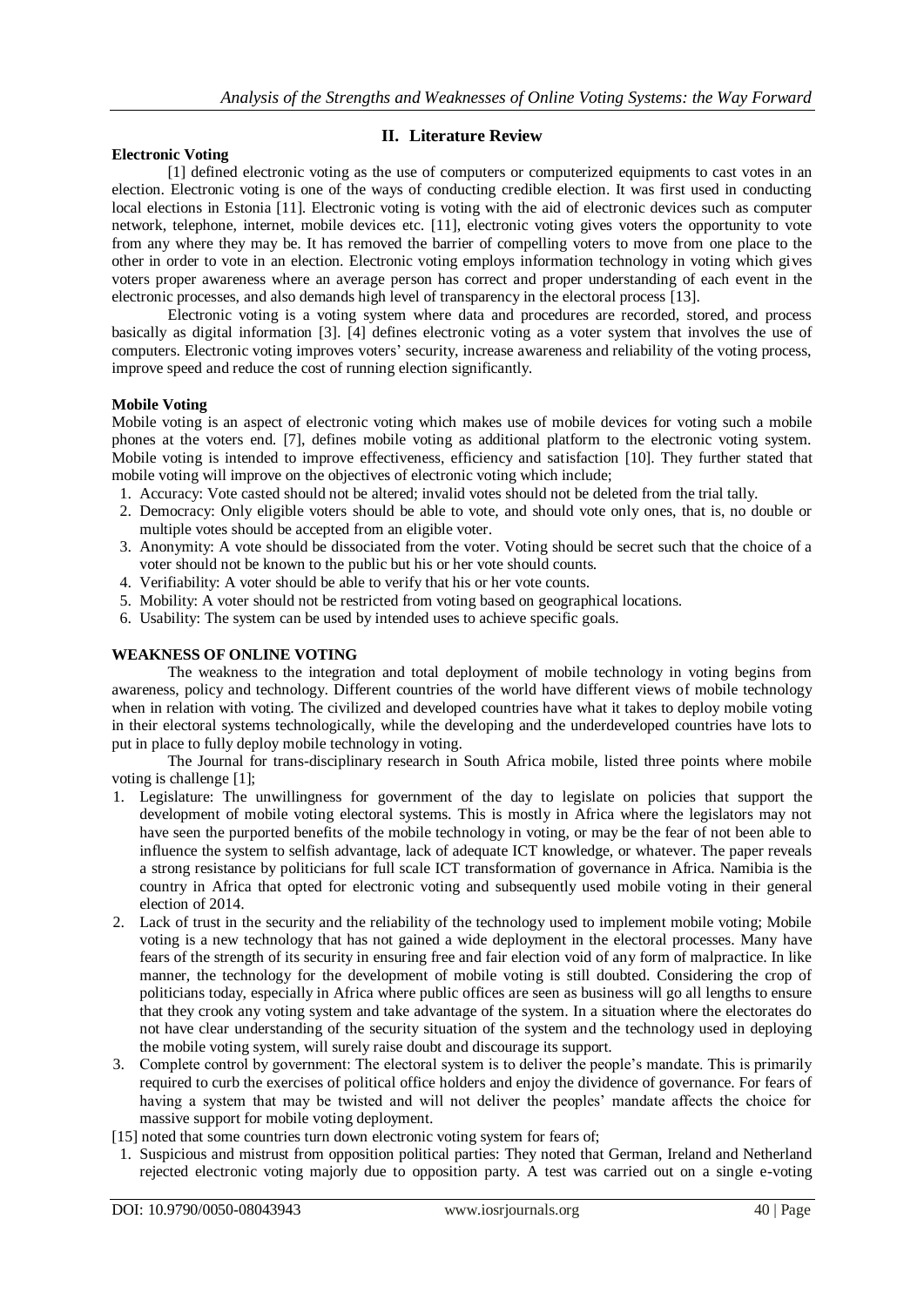system by NEDAP electronic voting systems developed by a Dutch company which led to the decision to turn down e-voting in their countries. The fears alleged include;

- Doubt in the accuracy and security of the e-voting machine.
- The possibility of result verification
- The constitutional use of e-voting system.

The United Kingdom experimented e-voting in 2002, 2003 and 2007, but back out due to security complain.

- [2] listed the following as challenges for the implementation of electronic voting in Nigeria;
- 1. Difficult topographic terrain
- 2. Lack or pressure group in support of electronic voting system
- 3. Inadequate transparent mechanism which favors the existing electoral officials.
- 4. Lack of constitutional positions in support of e-voting
- 5. Poor ICT infrastructure
- 6. Lack of viable electoral management bodies
- 7. Lack of technological and managerial expertise
- 8. Security and reliability of the E-voting technology
- 9. Lack of e-voting technology
- 10. Tension from political environment
- 11. Behavioral change
- 12. Technology acceptance.

## **III. Strength Of Online Voting**

Mobile voting as an aspect of electronic voting cannot be separated from electronic voting. It is an inclusion to electronic voting platform to support mobile devices in voting. Mobile or electronic voting was introduced to tackle the many problems associated with the manual voting to includes; costs of physical ballot papers, overhead cost of running the election (staffing, training, movement of materials, security, etc.), conflicts due to contacts between voters, electoral personnel, politicians and their thugs, results alteration/changing, double/multiple voting/thumb printing of ballot papers illegally, votes not counting, etc. [7].

[6] observed that manual voting leads to low and unequal voters turn out.

Electronic voting promises amelioration of the challenges associated with manual voting.

[1] noted that South Africa can leverage on the opportunity offered by electronic voting to curb tedious, non-secure and time consuming features associated with manual voting. They further opine that electronic voting will employ mechanisms to inform, consult and broadly engage citizens in the use of ICT in political process.

The electoral institute of South Africa reports No. 12, 2009 reports that ballot paper are costly leading to drawback of paper based electoral system. Mobile voting system is employed to deal with issues of electoral fraud, and improve on voters turn out among Youth [17].

[1], and [7] listed the following as strength in Electronic voting;

- 1. Reduce cost of voting
- 2. Voting in any language convenient to the voter
- 3. Tackling social, technical, political, legal and economic issues associated with elections.
- 4. Serves as enabler and a convenient way in involving citizens in political decision.
- 5. Mobile voting is cheaper to implement in voting
- 6. It simplifies and eases access to the integration of persons and institutions in political process.
- 7. Input to political decision-making can be improved with mobile voting, thereby increasing their democratic participation.
- 8. Electronic voting eliminates queue during voters' registration and voting.
- 9. Voter has no geographical restricted from voting.
- 10. Provides simple avenues for the illiterate and disable to vote.
- 11. Reduces manpower requirements and pulling places.
- 12. Provides efficient and fast means for votes counting
- 13. Restores voters confidence
- 14. Eliminates or reduces double/multiple voting maximally.
- 15. Provides secure means to transmit election results
- 16. Provides efficient avenues for voter education
- 17. Relays messages associated to election fast.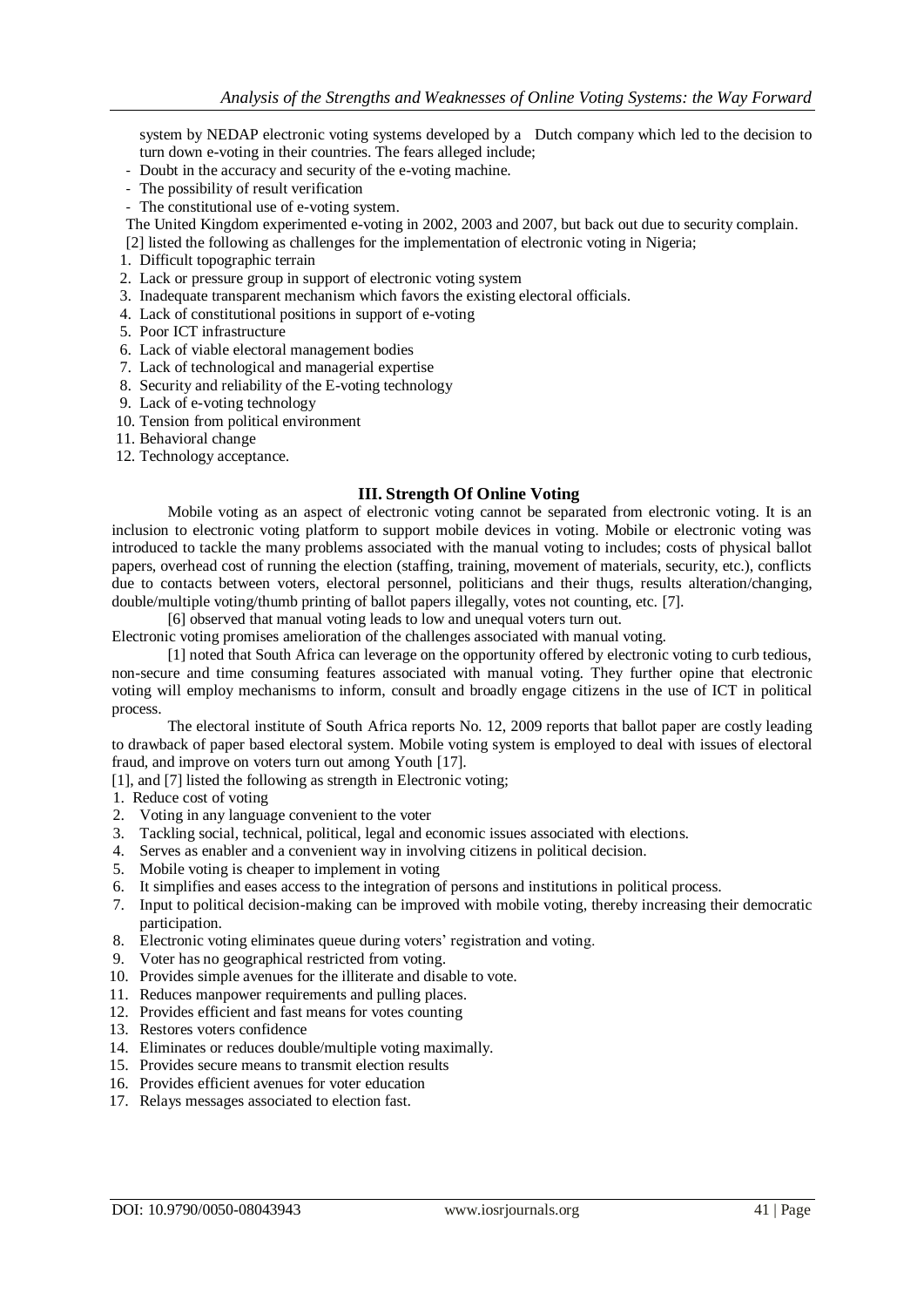### **IV. Way Forward**

Mobile voting has been identified with many challenges. This has been the reason why many countries find it difficult to fully implement mobile voting in their elections. Jake Brown, Executive Director, Cyber Policies Initiatives, CEO, Cambridge Global Admins observed that the DEF CON method of sending ballots over email like the military does, is incredibly insecure (Keeping Votes Secure)

Andre McGregor former Cyber Special Agent, FBI, a principal ShiftState Security noted that, mobile voting has incredible security challenge [12].

In the phase of all the security challenges with online voting, electronic voting remains the sure hope for free and fair elections for true democratic settings. Andre McGregor posits that the risks associated with online voting can be mitigated with mature engineering using effective security tools that are already built in or added to today's smart phone technologies [16]. The work of Nicole Goodman 2007 suggested that keeping vote secure and VOX raised glue will be a measure to improve on online voting security to guarantee better voting systems.

According to [16], the following are ways to improve on mobile voting as to have secure mobile voting systems;

- 1. The need for contextual appropriate authentication credentials that meet security standards
- 2. The need for integration of end-to-end verification in voting systems.
- 3. The incorporation of blockchain in online voting
- 4. Testing and implementation of online voting systems should be slow, while research and active collaboration with outside experts should be constant.
- 5. Technology and legislation on online voting should be a continuous process.
- 6. Emphasis should be placed on standards, especially as relates to security.
- 7. There should be adequate awareness on technical knowledge of election by engaging with experts, and developing an in-house technical unit.
- 8. Electors and candidates should be educated adequately on online voting.
- 9. A security framework that includes end-to-end verifiability, regular security audits should be carry out by independent experts, and appropriate authentication method should be legislated and enforce.
- 10. Evaluation of online framework for online voting prior to a trial should be developed.
- 11. The use of cryptography and identity verification framework should be integrated in online voting.
- 12. Security anonymity and transparency framework should be used for online voting systems
- 13. Biometric techniques should be used as one of the means for authentication and verification in the blockchain.

#### **V. Conclusion**

Online voting promises timely, effective, and efficient free and fair elections, which is the core requirement in true democratic elections. However, it is noted of its lots of security challenges. With the introduction of today's mobile phone technologies with fascinating features to include biometrics authentication technology, mobile voting will mitigate security challenges with online voting to bearable minimum.

Blockchain with end-to-end verification also has a window opportunity to securing online voting. The inclusion of cryptography, security anonymity and transparency of voters will as well enhance the security of mobile voting systems to serve better foe all forms of elections.

Legislation and exposure to scrutiny by external experts will help to curb online voting frauds.

It is therefore, beneficial to improve on online voting systems in its design to accommodate good security features that will proof it from frauds, and enable for the harvesting of the plenty benefits associated with the systems.

#### **References**

- [1]. Achieng, M. and Ruhode, E. (2013). The Adoption and Challenges of Electronic Voting Technologies within the South African Context. International Journal of Managing Information Technology (IJMIT), 5(4), 1-12.
- [2]. Ahmada, S. et al (2015). Issues and Challeneges of Transition to E-Voting technology in Nigeria. Public Policy and Administration Research, 5(4), 23-31
- [3]. Alaguvel, R., et al (2013). Offline and Online E-Voting System with Embedded Security for Real Time Application. International Journal of Engineering Research, 2(2), 76-82
- [4]. Ara, U. O. A. Designing Arah-You Voting Machine and Automated Accreditation System from the Nigerin Perspective. Paper presented at the 23<sup>rd</sup> Nigeria Computer Society (NCS) National conference on Realizing a Stable Democratic Political System in Nigeria: IT Tools and Strategies, Orchid Hotel, Asaba,  $26<sup>th</sup> 30<sup>th</sup>$  July, 2010.
- [5]. Eneji, S. E. (2015). Web-Based Voter registration System (for developing countries). An M.Sc. Dissertation presented to Department of Computer Science, Ebonyi State University, Abakaliki.
- [6]. Fowler, A. (2019). Promises and Perils of Mobile Voting. Harris School of Public Policy, University of Chocago
- [7]. Izadi, S. et al (2012). Mobile Coting (Chance or Challenge) IOSR Journal of Engineering (IOSRJEN), 2(8), 1-15.
- [8]. Keeping Voting Secure: Accessed from [https://www.mobilevoting.org/keeping-votes-secure,](https://www.mobilevoting.org/keeping-votes-secure) on 14/02/2020.
- [9]. Musbeh, M. A. (2011). Managing Election, Definition and Classification of Election Management Bodies SSRN Election Journal.
- [10]. Ok, K., et al. Usability of Mobile Voting with NFC Technology. Proceedings of the LASTED International Conference Software Engineering (SE). Innsbruck, Australia, Feb. 16-18, 2010.